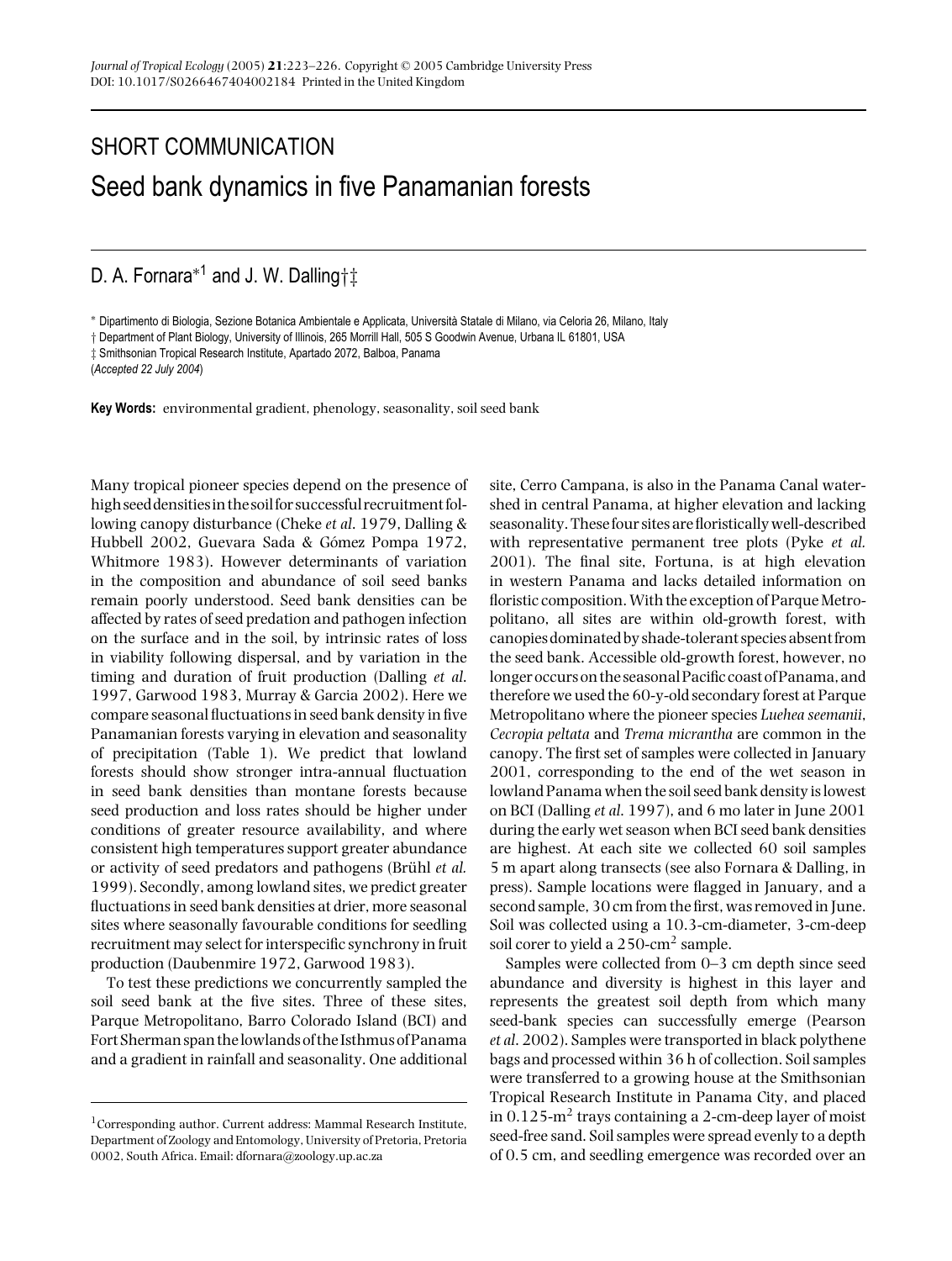**Table 1.** Location and characteristics of the five study sites: Parque Metropolitano (PM), Barro Colorado Island (BCI), Fort Sherman (FS), Cerro Campana (CC), Fortuna (F).

| Site                    | PМ                         | BCI                        | FS                        | СC                        |                       |
|-------------------------|----------------------------|----------------------------|---------------------------|---------------------------|-----------------------|
| Location                | $8^{\circ}58^{\prime}$ N,  | $9^{\circ}10^{\prime}$ N.  | $9^{\circ}17^{\prime}N$ . | $8^{\circ}40^{\prime}$ N. | $8^{\circ}43'$ N.     |
|                         | $79^\circ 34'W$            | $79^{\circ}51'W$           | $79^\circ 58'W$           | $79^\circ 52'W$           | $82^\circ14'W$        |
| Elevation $(m)$         | 50                         | 70                         | 70                        | 800                       | 1100                  |
| Rainfall (mm $y^{-1}$ ) | 1740                       | 2700                       | 3500                      | 2700                      | 3300                  |
| Forest type             | seasonal<br>semi-deciduous | seasonal<br>semi-deciduous | aseasonal<br>wet forest   | pre-montane<br>wet forest | montane<br>wet forest |

**Table 2.** Mean  $\pm$  SE soil seed bank density (seeds  $m^{-2}$ ) at each site ( $n = 60$ samples per site) in January and June 2001, for trees and shrubs, and June seed density as a per cent of January value.

|         | Metropolitano Colorado Sherman Campana Fortuna                   | Barro | Fort | Cerro                                               |    |
|---------|------------------------------------------------------------------|-------|------|-----------------------------------------------------|----|
| January | $778 \pm 72$ $224 \pm 25$ $138 \pm 15$ $380 \pm 28$ $328 \pm 36$ |       |      |                                                     |    |
| June    | $1006 \pm 73$                                                    |       |      | $792 \pm 46$ 364 $\pm$ 37 564 $\pm$ 49 270 $\pm$ 25 |    |
| (%)     | 129                                                              | 354   | 263  | 148                                                 | 82 |

8-wk period (see Dalling *et al*. 1995 for an evaluation of thismethod). Germination trays were arranged randomly in the growing house, and kept moist using an automatic mist watering system. Seedling emergence was recorded at weekly intervals. Specimens of seedlings that could not be identified after 8 wk were individually potted and grown up until taxonomic and life-form identification was possible, however some groups (e.g. Melastomataceae, *Cecropia*, *Piper*) could not be identified beyond the family or genus level.

We recordedin total 47 taxa of trees and shrubs, 14 taxa of climbing plants (lianas and vines) and 14 herbaceous taxa. Comparisons of richness of seed-bank-forming taxa among sites are hampered by differences in our ability to differentiate species at these sites. Nonetheless, we found rather similar total taxon diversity at Parque Metropolitano (22–26 taxa, January–June), BCI (20–23), and Cerro Campana (21–26), somewhat lower diversity at Fort Sherman (15–16) and the lowest diversity at our least well-described site (in terms of species composition) at Fortuna (13–14). The majority of taxa at all sites were trees and shrubs.

Among-site analyses of seed densities presented here are restricted to germinants of woody species (trees and shrubs). Seedling emergence counts from each soil sample were log(count+1)-transformed and analysed by repeated-measures ANOVA, using the general linear model function in SYSTAT (Wilkinson *et al*. 1992). The standing crop of seeds present in the surface 0–3 cm of soil varied up to three-fold among sites (df = 4, 295,  $F = 38.8$ ,  $P < 0.001$ ), sample periods (df = 1, 295, F = 192, P < 0.001), and within a site (BCI) between January and June 2001 (Table 2). Seed density was highest in both January and June at Parque Metropolitano, the most seasonal site and the youngest forest, which is dominated by pioneer speciesin the canopy (Table 2). Contrasts between the three low-elevation sites (Parque Metropolitano, BCI,

Fort Sherman) and the two higher-elevation sites (Cerro Campana and Fortuna) revealed that seed densities were not significantly different between these groups in January 2001 (df = 1, 295, F = 3.1, P = 0.08), but were highly significantly different by June 2001 (df = 1, 295,  $F = 44.4$ ,  $P < 0.001$ , Table 2). This reflected a greater wet-season increase in seed density at the low-elevation sites than at the two higher-elevation sites ( $df = 1$ , 295,  $F = 80.8$ ,  $P < 0.001$ ; Figure 1). For the highest elevation site, Fortuna, seed densities were not significantly different in January and June (df = 1, 59,  $F = 0.88$ , NS). Among the old-growth forests seed densities were rather similar in January, with the lowest density at Fort Sherman.

These results provide support for the first prediction of higher seasonal variation in seed density at lowelevation sites (Table 2). This may reflect either lower seasonal loss of seeds from the soil at high elevation or less synchronous fruiting phenologies at these sites. We suspect that differences in seed loss rates are probably not responsible for this result. In a separate study we found that seed predation rates for pioneer seeds on the soil surface are similar among these sites (Fornara & Dalling 2005). Further, seeds of *Cecropia* showed strong seasonal shifts in density at both Cerro Campana and Fortuna, suggesting that super-annual accumulation of seeds may not commonly occur (see also Murray & Garcia 2002 for data from montane forest in Costa Rica).

Our second prediction that more climatically seasonal lowland sites would show stronger seasonal variation in seed density was not supported. Parque Metropolitano, with the lowest annual rainfall and a 4-mo dry season, showed rather little variation compared with BCI and Fort Sherman. Low variation at Parque Metropolitano is mostly attributable to the high densities of *Muntingia calabura* at this site. This species fruits throughout the year (Croat 1978), and is probably mostly dispersed into the site by birds from deforested areas surrounding the park. Fort Sherman, our least-seasonal lowland site, had lower seasonal turnover in seed density than Barro Colorado Island, but also had rather low seed densities. While this may reflect biotic factors (lower seed inputs and higher seed losses), Sherman soil was also more clay-rich than at other sites. This may be an important factor confounding across site comparisons of soil seed banks. Clay-rich soils are much more difficult to spread evenly in germination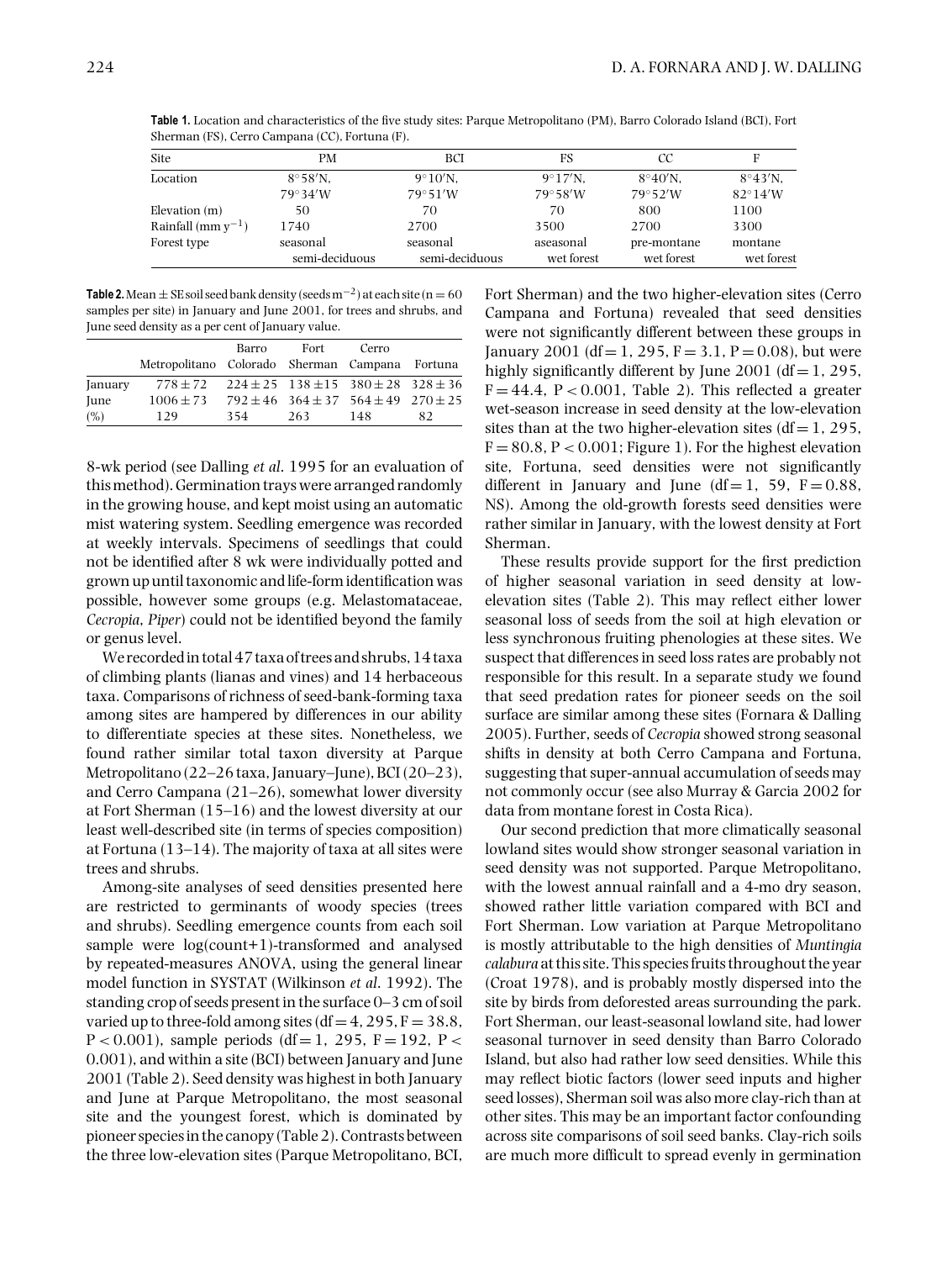seasonal lowland forests in central Panama (i.e. Parque more dependent on reproductive phenologies in highly seasonal lowland forests in central Panama (i.e. Parque more dependent on reproductive phenologies in highlyOverall, our results suggest soil seed bank dynamics are Overall, our results suggest soil seed bank dynamics are

reflect low seedling emergence success of seeds embedded flats. Low estimated viable seed densities from this site may within larger soil aggregates. reflect low seedling emergence success of seeds embedded flats. Low estimated viable seed densitiesfrom this sitemay within larger soil aggregates.

**Figure 1.** Rank abundance of the ten commonest taxa (seeds m<sup>-2</sup>) present in the surface 0–3 cm of soil present at each of five sites censused in January and June 2001. Rank abundance of the ten commonest taxa (seeds m−2). Present in the surface O–3 cm of soil present at each of the five sites censused in karbon sites censused in January and June 2001.